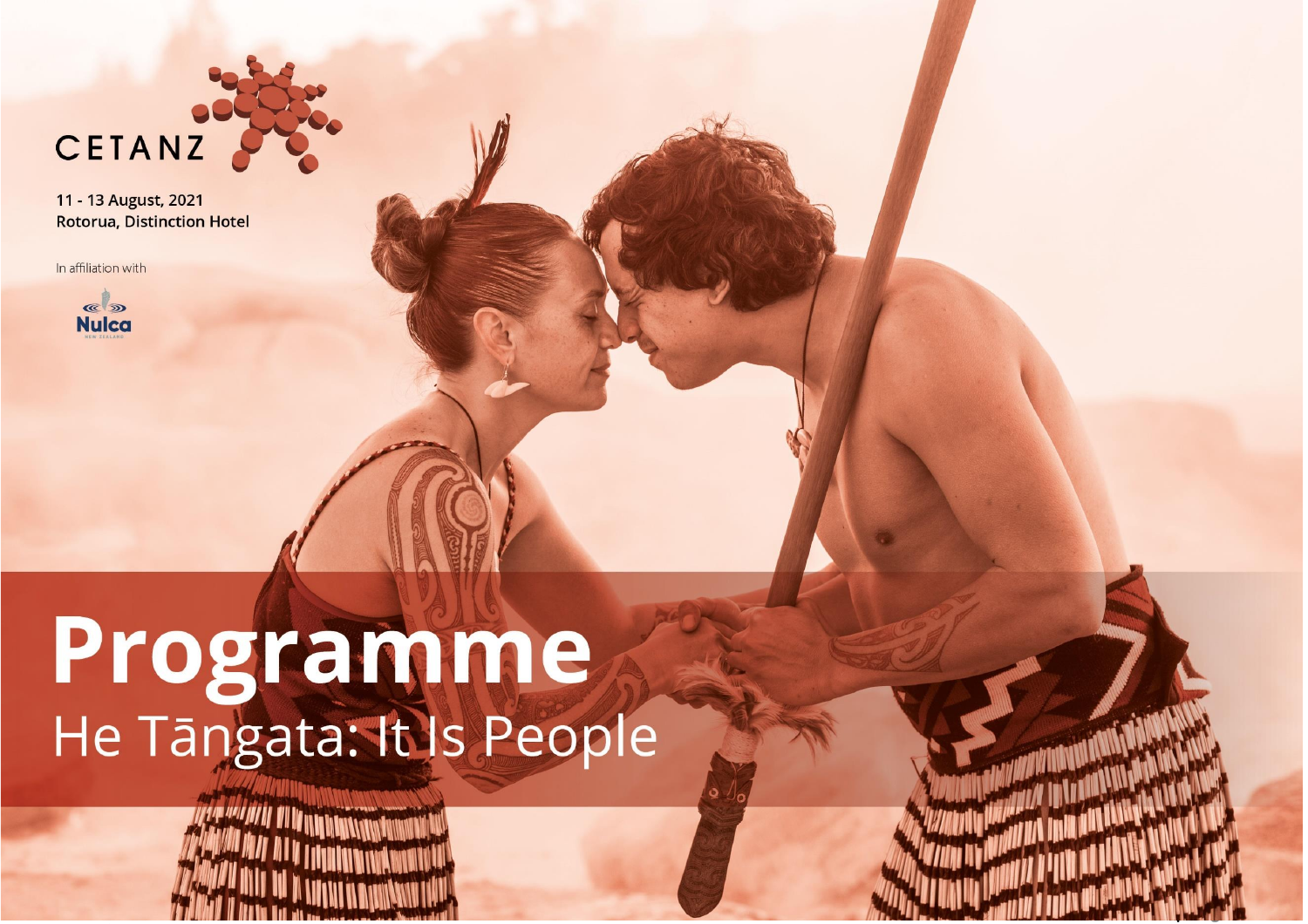

# He Tāngata:<br>It Is People



#### **WEDNESDAY 11 AUGUST 2021 – Exhibitor pack in and networking drinks**

| 8:00am             | <b>Exhibition build</b>                                                                     |
|--------------------|---------------------------------------------------------------------------------------------|
| Room               | Fenton Foyer                                                                                |
| 2:00 <sub>pm</sub> | <b>Exhibitors and sponsors pack in</b>                                                      |
| Room               | Fenton Foyer                                                                                |
| 4:00pm             | <b>Registration opens</b>                                                                   |
| <b>Room</b>        | <b>Fenton Foyer</b>                                                                         |
| $5:30 \text{pm} -$ | <b>Icebreaker and Welcome function</b>                                                      |
| 7:00pm             | Networking with Exhibitors and fellow delegates whilst enjoying some beverages and canapés. |
| Room               | Exhibition area, Fenton Foyer, and poolside                                                 |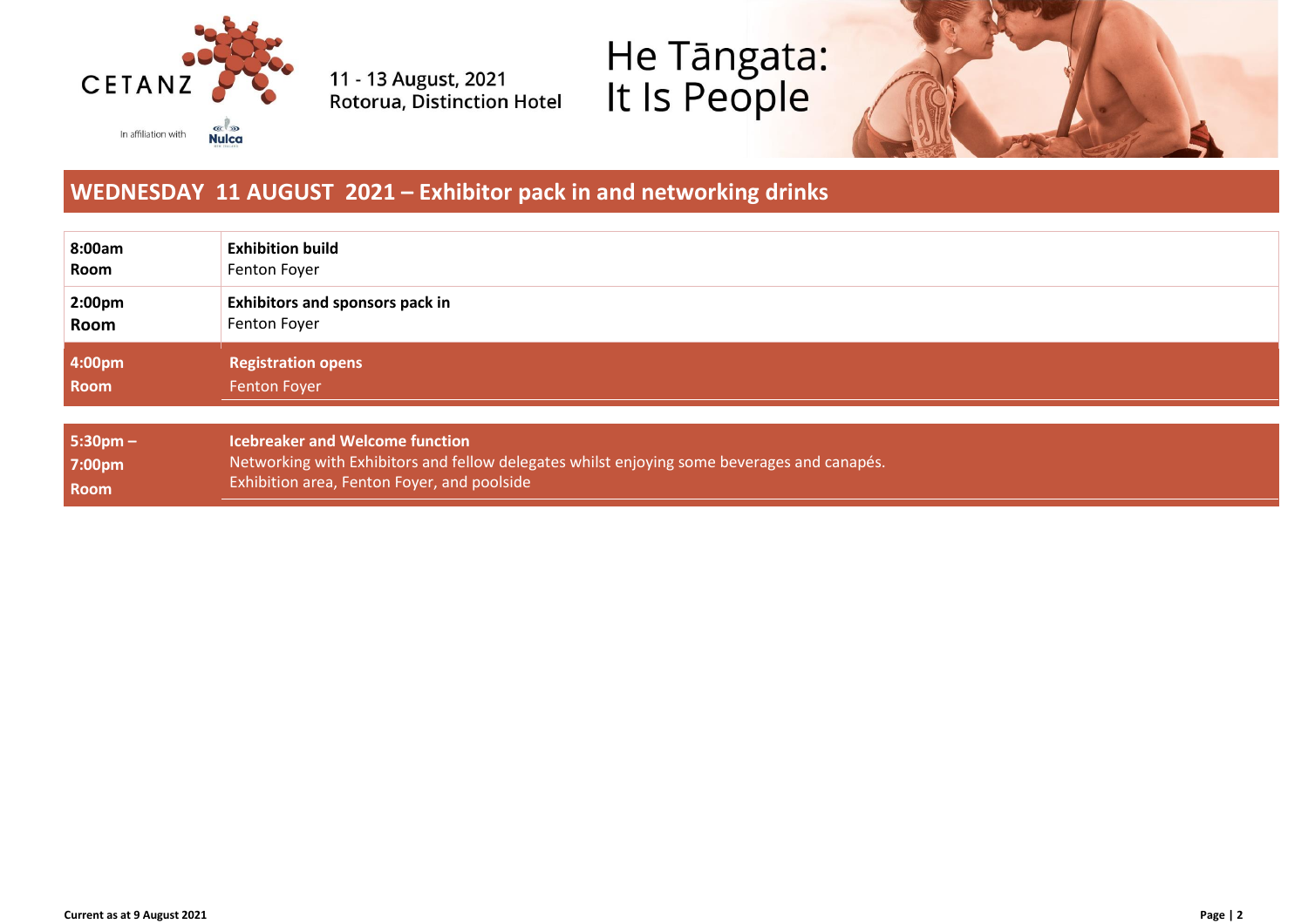

# He Tāngata:<br>It Is People



#### **THURSDAY 12 AUGUST 2021**

| $8:00am - 9:00am$<br><b>Room</b>    | <b>Registration opens with tea and coffee</b><br><b>Fenton Foyer</b>                                           |                    |  |
|-------------------------------------|----------------------------------------------------------------------------------------------------------------|--------------------|--|
| $9:00am - 10:00am$<br>Room          | <b>Session 1</b><br>Kauri room                                                                                 |                    |  |
| $9:00am - 9:05am$                   | <b>Welcome and housekeeping</b><br>Bruce Hopkins, Conference MC                                                |                    |  |
| $9:05$ am - $9:30$ am               | <b>Keynote address from Minister of Transport</b><br>Hon. Michael Wood                                         |                    |  |
| $9:30am - 9:40am$                   | Conference welcome and introduction to keynote presenter<br>John King, Conference Convenor                     |                    |  |
| $9:40$ am - 10:00am                 | Housekeeping<br>Bruce Hopkins, Conference MC                                                                   |                    |  |
| $10:00$ am - 10:30am<br><b>Room</b> | <b>Morning break</b><br><b>Fenton Foyer</b>                                                                    | <b>GEOTECHNICS</b> |  |
| $10:30$ am – 12:15pm<br>Room        | <b>Session 2</b><br>Kauri room                                                                                 |                    |  |
| $10:30$ am - 11:15am                | <b>Outlook for the NZ Economy</b><br>Tony Alexander, Keynote presenter                                         |                    |  |
| $11:15$ am - 11:45am                | Connected Ecosystems - Damage Prevention, Service Infrastructure, Nulca NZ<br>Elle Archer, President, Nulca NZ |                    |  |
| $11:45am - 12:15pm$                 | 25Y 25L 25M<br>Paul Burton, Geotechnics                                                                        |                    |  |
| $12:15$ pm - 1:00pm<br><b>Room</b>  | Lunch<br><b>Fenton Foyer</b>                                                                                   | <b>HIGGINS</b>     |  |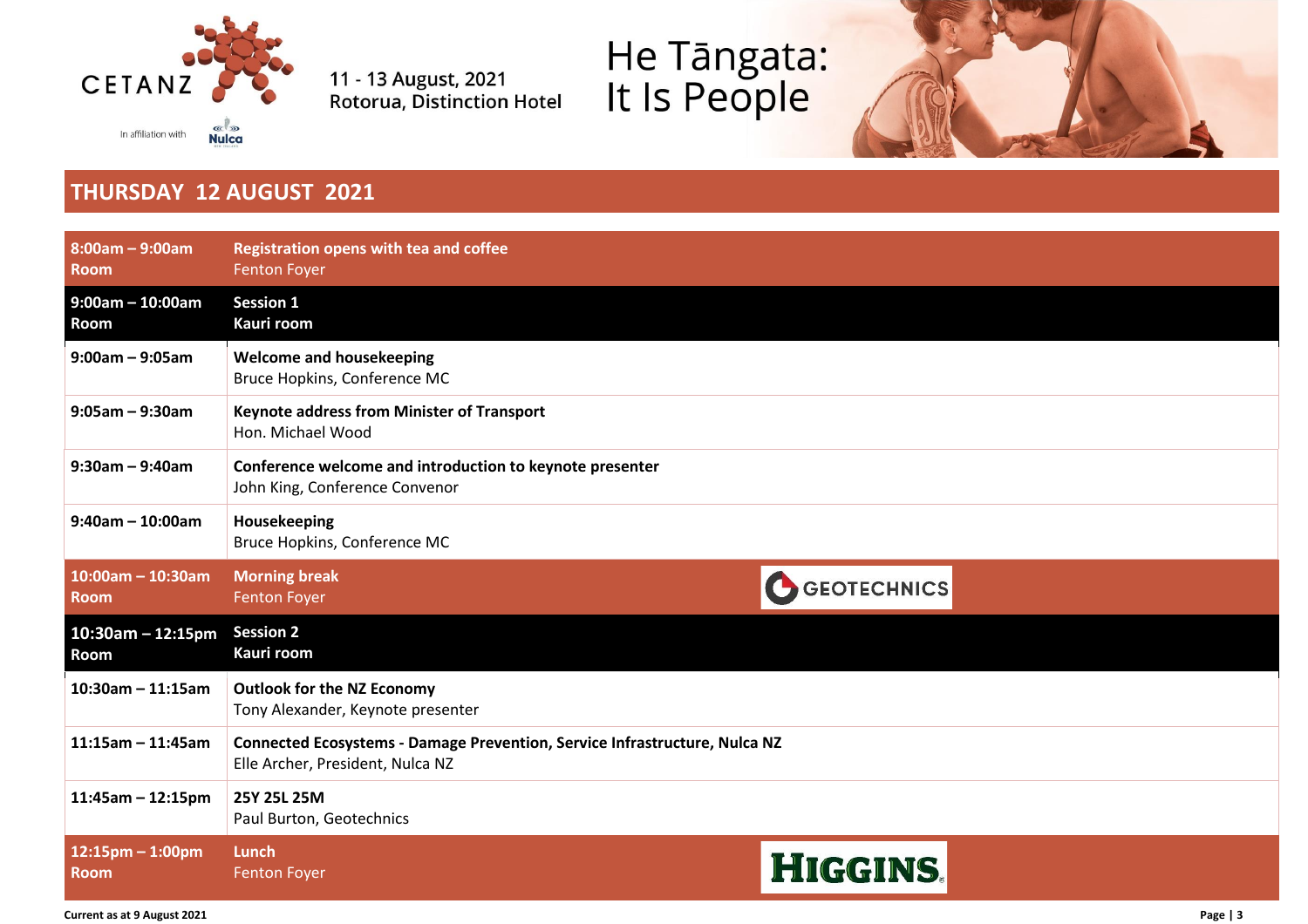

# He Tāngata:<br>It Is People



#### **THURSDAY 12 AUGUST 2021**

| $1:00$ pm – 2:30pm<br>Room                       | <b>Concurrent session 3A</b><br>Kauri room                                                           | $1:00 \text{pm} - 2:30 \text{pm}$<br><b>Room</b> | <b>Concurrent session 3B (Nulca)</b><br>Tawa room                                                                          |
|--------------------------------------------------|------------------------------------------------------------------------------------------------------|--------------------------------------------------|----------------------------------------------------------------------------------------------------------------------------|
| $1:00$ pm $- 1:30$ pm                            | NZQA Civil Engineering Laboratory Qualifications<br>Sue Hawkins, Connexis                            | $1:00$ pm – $1:30$ pm                            | Why Industry training?<br><b>Bill Gyde, Accurate Instruments</b>                                                           |
| $1:30$ pm – $2:00$ pm                            | Infrastructure recruitment programme and TTMP<br><b>Stacy Goldsworthy, Civil Contractors</b>         | $1:30$ pm – $2:00$ pm                            | Reducing risk: What to know when engaging a Service<br>Locator<br>Sarah Comfort, Geotechnics                               |
| $2:00 \text{pm} - 2:30 \text{pm}$                | <b>Disrupting the Narrative - Pühoro STEM Academy</b><br>Mahonri Owen & Naomi Manu, Puhoro NZ        | $2:00 \text{pm} - 2:30 \text{pm}$                | Sydney light rail lessons learnt<br>Chris Scott Aiton, Locaters                                                            |
| $2:30 \text{pm} - 3:00 \text{pm}$<br><b>Room</b> | <b>Afternoon break</b><br><b>Fenton Foyer</b>                                                        | he NZ mark of compe                              |                                                                                                                            |
| $3:00 \text{pm} - 5:00 \text{pm}$<br>Room        | R<br><b>Concurrent session 4A</b><br>Kauri room<br><b>WINSTONE</b><br>AGGREGATES                     | $3:00$ pm - 4:30pm<br><b>Room</b>                | <b>Concurrent session 4B (Nulca)</b><br>Tawa room                                                                          |
| $3:00$ pm – $3:30$ pm                            | Ara Tūhono (Pūhoi to Warkworth) - A People Perspective<br>Charlotte Mellar, Geotechnics              | $3:00$ pm – $3:30$ pm                            | Whakaiti Kino:Service & Utility Strikes, an industry solution<br>Melanie Dale, WorkSafe                                    |
| $3:30$ pm – 4:00pm                               | The direct science of granular pavement layer compaction<br>Thorsten Froebel, Higgins Group Holdings | $3:30$ pm $-4:00$ pm                             | Discussion from the floor<br>Nulca NZ                                                                                      |
| $4:00 \text{pm} - 5:00 \text{pm}$                | <b>CETANZ AGM (Drinks provided on arrival)</b><br>Danny Wyatt & Panel TBC                            | $4:00 \text{pm} - 4:30 \text{pm}$                | Misconceptions and issues faced by Locators, Utility<br><b>Owners, and Contractors</b><br>Elle Archer, President, Nulca NZ |
| 5:00pm                                           | <b>Conference day concludes</b>                                                                      | 4:30pm                                           | <b>Conference day concludes</b>                                                                                            |
| 6:40pm<br><b>Meet</b>                            | <b>Transport departs for conference dinner</b><br><b>Hotel Lobby</b>                                 |                                                  |                                                                                                                            |
| $7:00 \text{pm} - \text{late}$                   | showing the way<br>Conference dinner at Skyline Rotorua. Come dressed for 'A night in Las Vegas'     |                                                  |                                                                                                                            |

**Current as at 9 August 2021 Page | 4**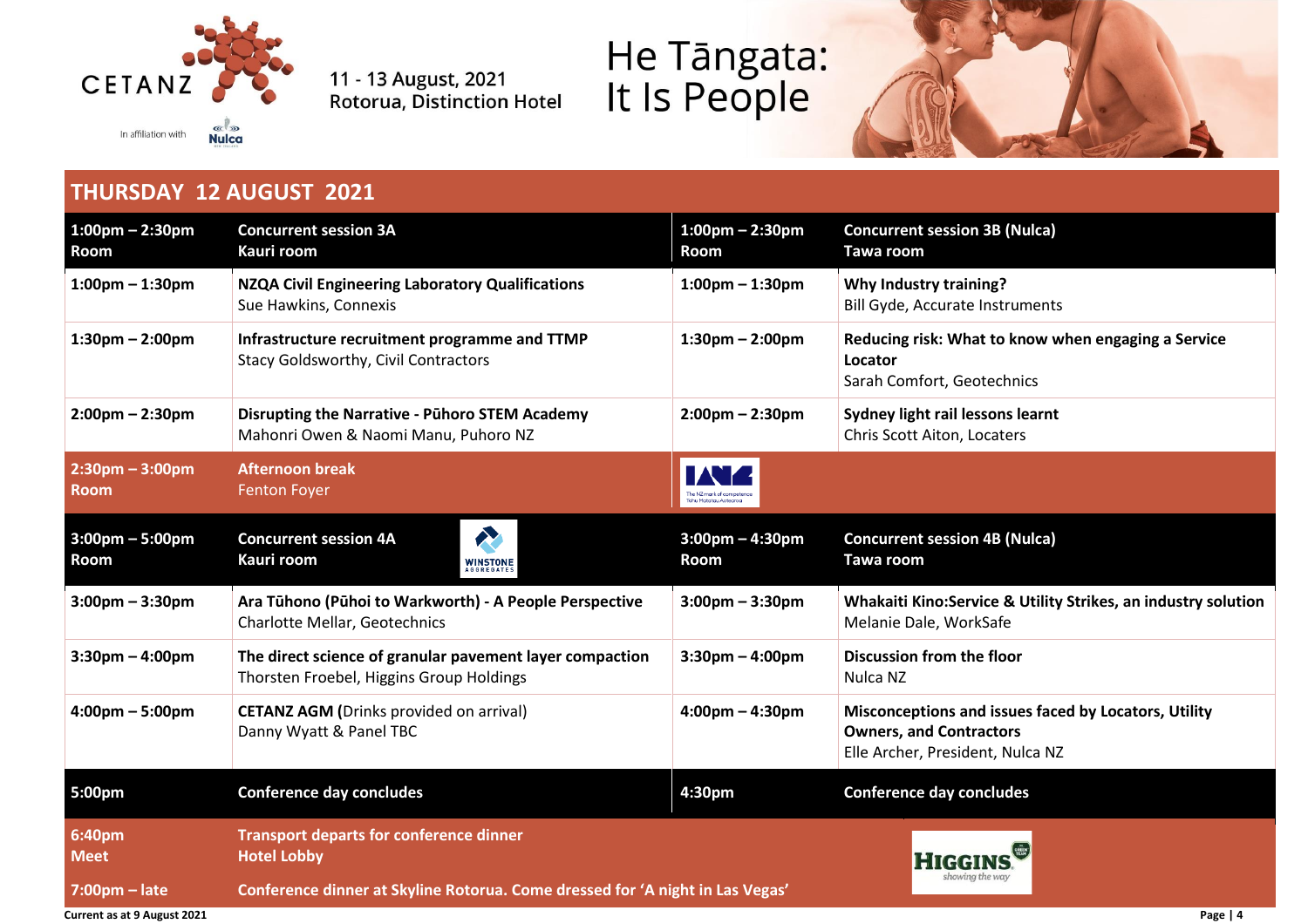

# He Tāngata:<br>It Is People



#### **FRIDAY 13 AUGUST 2021**

| $8:00am - 9:00am$<br><b>Room</b>    | <b>Registration opens with tea and coffee</b><br><b>Fenton Foyer</b>                                                                                                    |                               |                                                                                                                     |  |
|-------------------------------------|-------------------------------------------------------------------------------------------------------------------------------------------------------------------------|-------------------------------|---------------------------------------------------------------------------------------------------------------------|--|
| $9:00am - 10:00am$<br>Room          | <b>Session 5</b><br>Kauri room                                                                                                                                          |                               |                                                                                                                     |  |
| $9:00$ am - $9:15$ am               | <b>Welcome and housekeeping</b><br>Bruce Hopkins, Conference MC                                                                                                         |                               |                                                                                                                     |  |
| $9:15$ am - 10:00am                 | The link between environmental knowledge and well-being: it may not be about people after all<br>Dr Ihirangi Heke, Keynote presenter                                    |                               |                                                                                                                     |  |
| $10:00$ am - 10:30am<br><b>Room</b> | <b>Morning break</b><br><b>Fenton Foyer</b>                                                                                                                             | SPECIALIST DRILLING ENGINEERS |                                                                                                                     |  |
| $10:30$ am - 12:00pm<br>Room        | 日<br><sub>Fulton</sub><br><b>Concurrent session 6A</b><br>Kauri room                                                                                                    | $10:30$ am - 12:00pm<br>Room  | <b>Concurrent session 6B (CPT)</b><br>Tawa room                                                                     |  |
| $10:30$ am - 11:00am                | Upgrading laboratory testing methodologies to improve in-<br>service behaviour of road aggregates<br>Ebrahim Sansefidi, University of Auckland                          | $10:30$ am - 11:30am          | Some things you must know (and implement) to do great<br><b>CPTs (presenting virtually)</b><br>Allan McConnell, IGS |  |
| $11:00$ am - 11:30am                | Sharing the lessons learnt: A first-hand look at Quality Right<br>Russell Steele, WSP                                                                                   |                               |                                                                                                                     |  |
| $11:30am - 12:00pm$                 | Ethylene glycol accelerated weathering test $-$ a new<br>improved non-subjective aggregate durability test method<br>Gerhard Van Blerk, Waka Kotahi NZ Transport Agency | $11:30am - 12:00pm$           | Examples of problems with CPT's and CPT data<br>Alan Thorp, Ground Investigation                                    |  |
| $12:00$ pm - 1:00pm<br><b>Room</b>  | Lunch<br>/ENSON<br><b>Fenton Foyer</b>                                                                                                                                  | $12:00$ pm - 12:30pm          | Lunch<br><b>Fenton Foyer</b>                                                                                        |  |